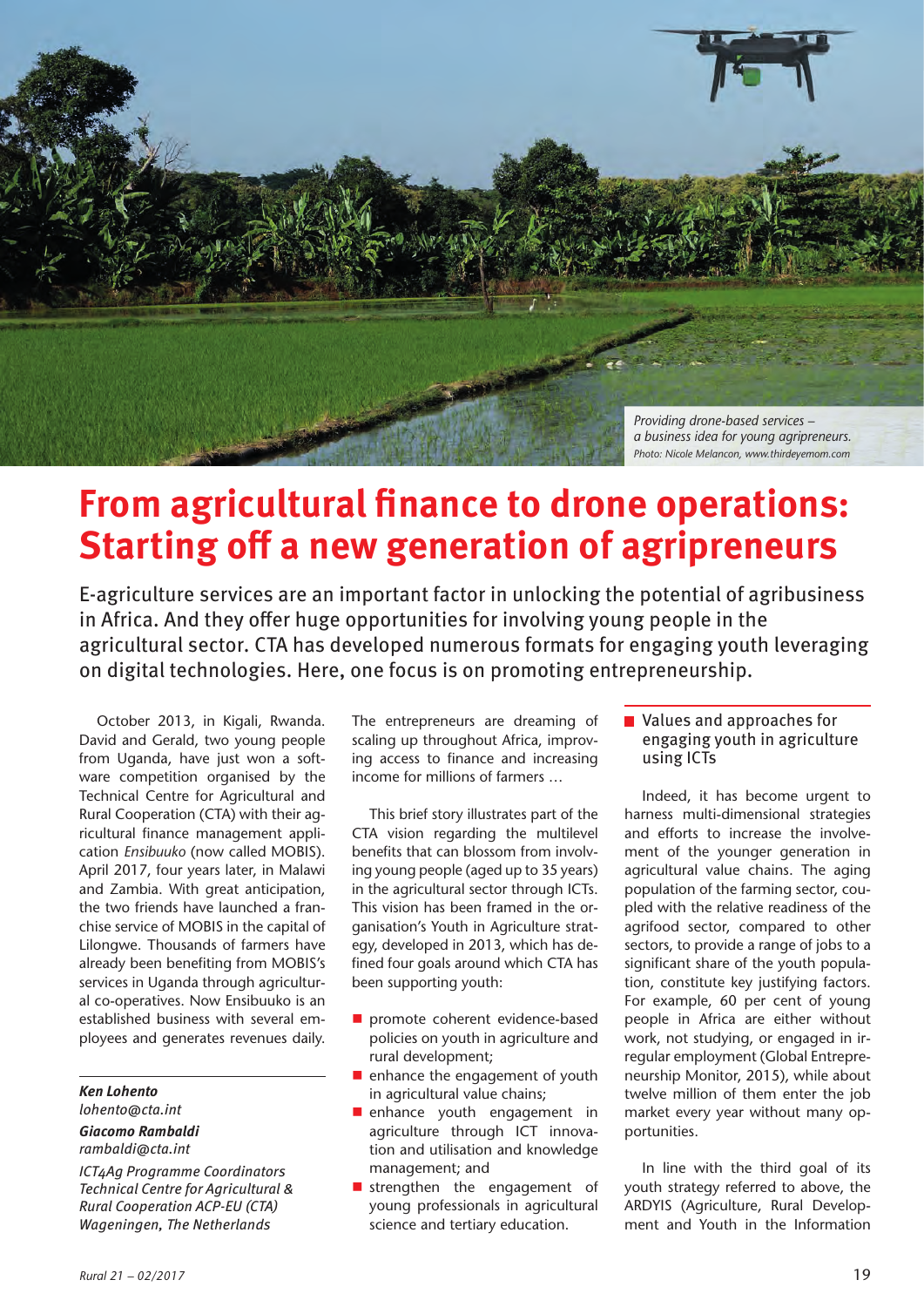# Focus **Follow**

Society) project of CTA, which has been promoting ICT use by youth in agriculture since 2010, has designed a four-pronged framework for engaging them leveraging on digital technologies. The first approach relates to the use of social media to promote agricultural opportunities, and the second one focuses on enhancing ICT use in youth-led farming and agribusinesses, in order to improve market access and business processes. The third approach relates to the development of ICT services targeting the agricultural sector by young entrepreneurs, and the fourth one encourages upgrading ICT use in all other agricultural professional areas in which youth can be involved, particularly in extension, agricultural knowledge management, etc. CTA has been implementing a variety of activities within that framework (AGRA 2015, Chapter 4).

### **■ The AgriHack Talent programme**

An initiative of CTA which has been specifically supporting youth ICT innovation and entrepreneurship in agriculture is the AgriHack Talent programme. It includes five components: competitions to develop ICT applications for agriculture (hackathons) when there is a need, a start-up competition targeting companies already offering services, capacity building, mentorship and incubation opportunities, promotional and networking opportunities, and facilitation of access to grants and investments to implement and scale-up services offered.

Successful start-ups have already evolved from the AgriHack programme. For example, the Ugandan MOBIS platform referred to above was developed during the first hackathon organised by CTA. *FarmDrive* suite of applications, another platform that emerged from a hackathon, is now successfully operated as a business in Kenya. The start-up owner of this firm has helped farmers access to loans through improved creditworthiness and linkages with financial service providers. They are internationally recognised as an innovative financial service company.



After organising a series of hackathons, CTA decided to concentrate efforts on existing applications and services, in order to facilitate their maturation and scale-up. An e-agriculture start-up competition (dubbed Pitch AgriHack) focusing exclusively on youth-led companies was organised in 2016. Acknowledging the value of this activity, the African Development Bank (AfDB) decided to join forces with CTA and provided financial and logistics contributions for the event. Other partners involved included the ICT incubator mLab East Africa in Kenya, the venture capital firms ProHaus Group (from USA) and Devlabs (from Latin America), the African Agribusiness Incubator Network (AAIN) and many more. The competition was open in two categories: Early stage category (targeting prototypes at early stage) and Advanced stage category (targeting services already in operation and generating revenues). A total of 152 applications were received from 30 African and Caribbean countries, and eventually, 25 finalists were selected by an international panel (*see Box on p. 21*). The finalists took part in a bootcamp in Kenya in November 2016, and items they benefited from included capacity building in e-agriculture business operations, financial model design and tips on raising capital.

So far, some 600 young innovators and entrepreneurs have been involved in the hackathons and start-up competitions. More than 20 ICT hubs or institutions from 15 countries have been involved (such as *Outbox Hub* from Uganda which supported *Ensibuuko* or *Wennovation Hub* from Nigeria). The programme has engaged with institutions such as ministries in charge of ICT and agriculture, AfDB, regional organisations (including the Alliance for a Green Revolution in Africa, the AAIN, the Caribbean Agricultural Research and Development Institute (CARDI), the Southern African Confederation of Agricultural Unions) and the private sector (e.g. Microsoft, ProHaus Group and Telesur). The best start-ups involved so far have benefited from about one billion US dollars (investment and grants from various national and international parties). Several hundreds of thousands of farmers have been reached by the services provided.

### **Drone-based advisory services** for smallholder farmers

There is a general consensus that smallholder farming needs to become more productive, more sustainable and more profitable. Unmanned Aerial Systems (UAS) – or drone-based systems – services can help make this possible by bringing some of the tools of precision agriculture to producers, which include large and medium-scale